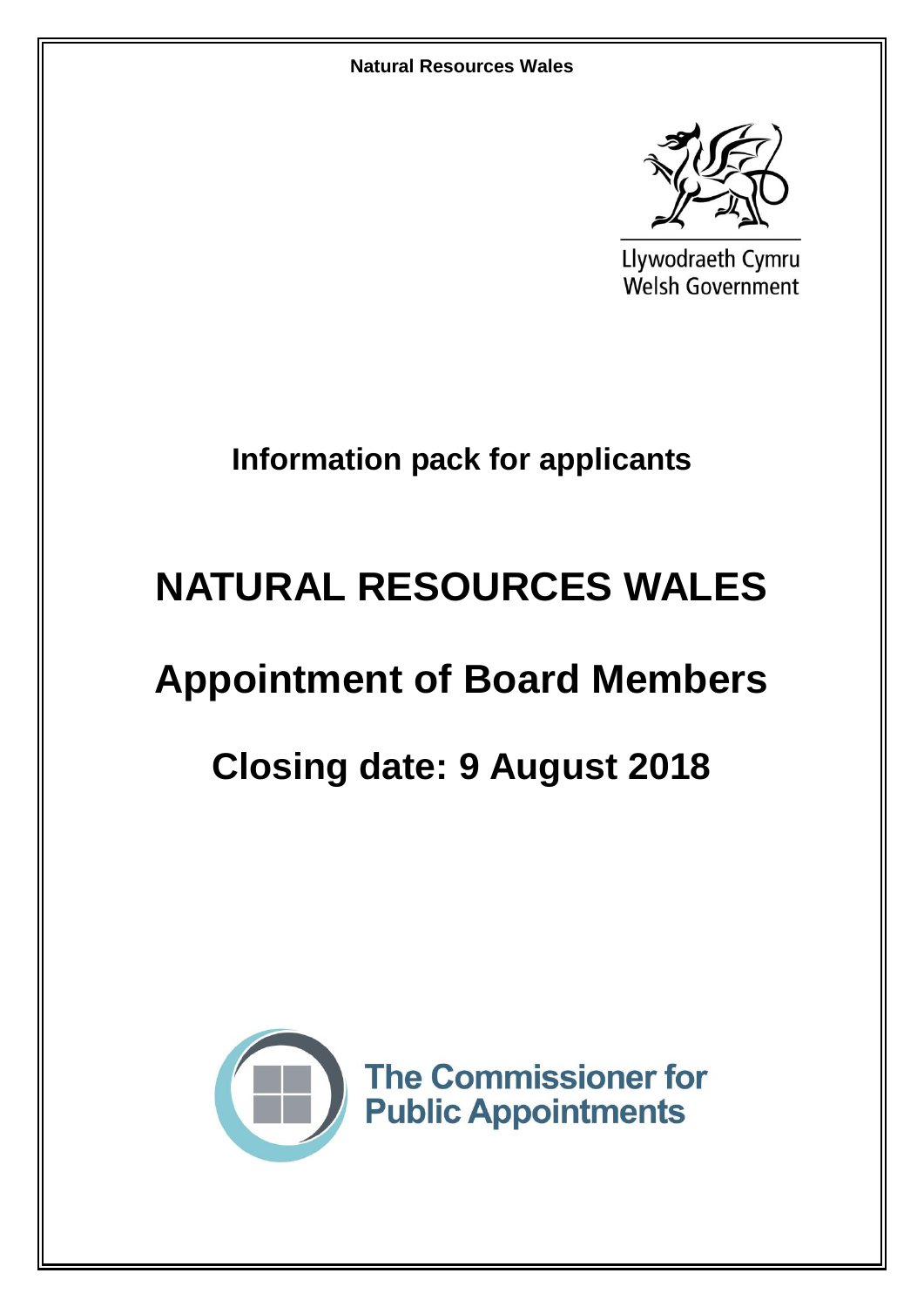**Contents**

**Making an Application**

**Annex A: The role of a Member** 

**Annex B: The role and responsibilities of Natural Resources Wales**

**Annex C: The selection process**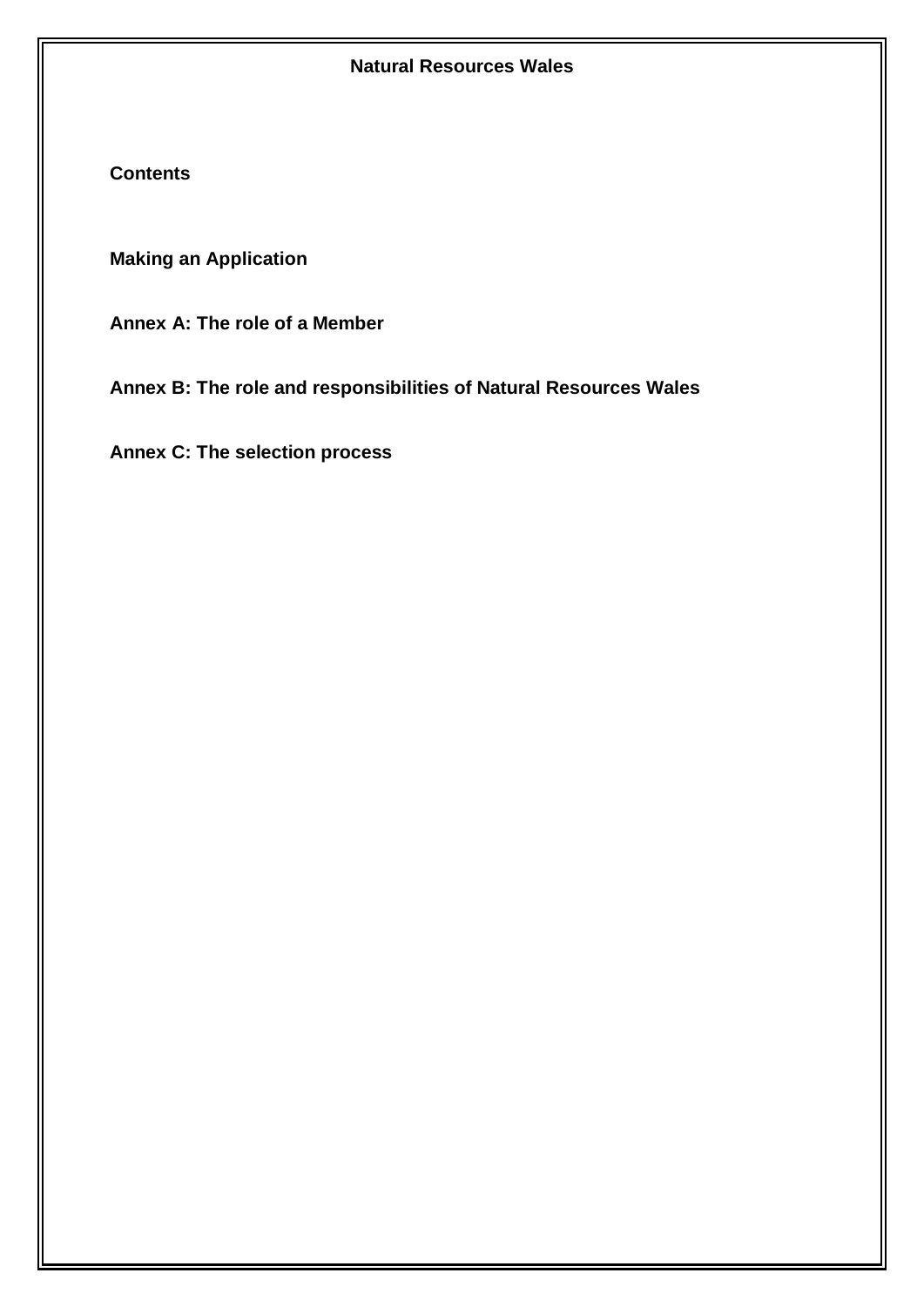## **Making an application**

Thank you for your interest in becoming a Board member of Natural Resources Wales (NRW). Board members support the wider strategic policies and actions set by the Welsh Government, as well as fulfilling the statutory duties of Natural Resources Wales. The attached Annexes provide details on the role and responsibilities of Natural Resources Wales and the role of Board members and the person specification., To make an application please visit the Welsh Government public appointment website here [https://cymru-wales.tal.net/vx/lang-en-GB/mobile-](https://cymru-wales.tal.net/vx/lang-en-GB/mobile-0/appcentre-3/brand-2/candidate/jobboard/vacancy/7/adv/)[0/appcentre-3/brand-2/candidate/jobboard/vacancy/7/adv/.](https://cymru-wales.tal.net/vx/lang-en-GB/mobile-0/appcentre-3/brand-2/candidate/jobboard/vacancy/7/adv/)

To apply for this role, click on the *Appointment of 2 Members – Natural Resources Wales* vacancy and click on 'Apply' at the bottom left hand corner. The first time you apply for a post, you will need to complete a registration form for the Welsh Government's online application system. You will only need to register once, and you will be able to keep yourself updated on the progress of your application, and any other applications you make, via your registered account. Once you've registered, you'll be able to access the application form. To apply you will need to upload a CV to the online application form.

#### **CV**

Please ensure your CV includes brief details of your current or most recent post and the dates you occupied this role. Please identify any past or present Ministerial appointments.

The Welsh Government acknowledges the importance of developing and growing bilingual capabilities in public appointments in Wales, and welcomes applications from candidates who demonstrate their capability to work in both English and Welsh.

If you'd like to apply for this vacancy in Welsh, please use the 'Newid Iaith / Change Language' link at the top right hand side of this page, to take you to the Welsh version of this advert, from where you can apply in Welsh.

#### **Indicative timetable**

Closing date: 9 August 2018

Shortlisting: Early to mid September 2018 Panel interviews: 24 and 25 September 2018

#### **Diversity Statement**

The Welsh Government believes that public bodies should have board members who reflect Welsh society - people from all walks of life - to help them understand people's needs and make better decisions. This is why the Welsh Government is encouraging a wide and diverse range of individuals to apply for appointments to public bodies. Applications are particularly welcome from all under-represented groups including women, people under 30 years of age, black, Asian and minority ethnic people, disabled people, lesbian, gay, bisexual and transgender people.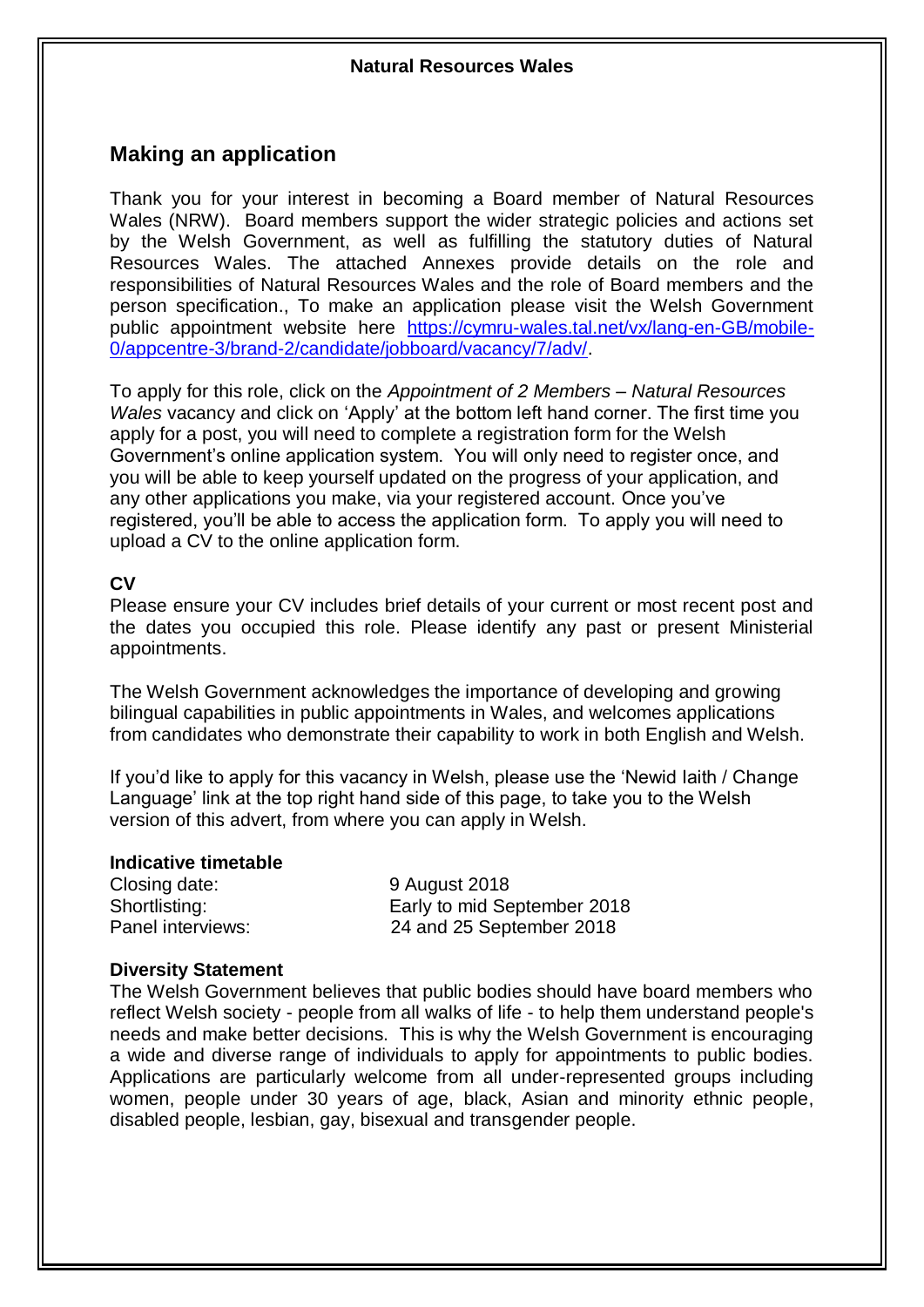#### **Guaranteed Interview Scheme - Positive about Disability**

The Welsh Government operates a Positive about Disabled People scheme and welcome applications from people with disabilities. The scheme guarantees an interview to disabled people if they meet the minimum criteria for the post.

The application form also enables you to detail any specific needs or equipment that you may need if invited to attend an interview.

#### **Contacts:**

For further details and to apply go to<http://wales.gov.uk/publicappointments>or for queries contact the Odgers Berndtson team in Cardiff on 02920 783 050 or email [publicappointments@gov.wales.](mailto:publicappointments@gov.wales)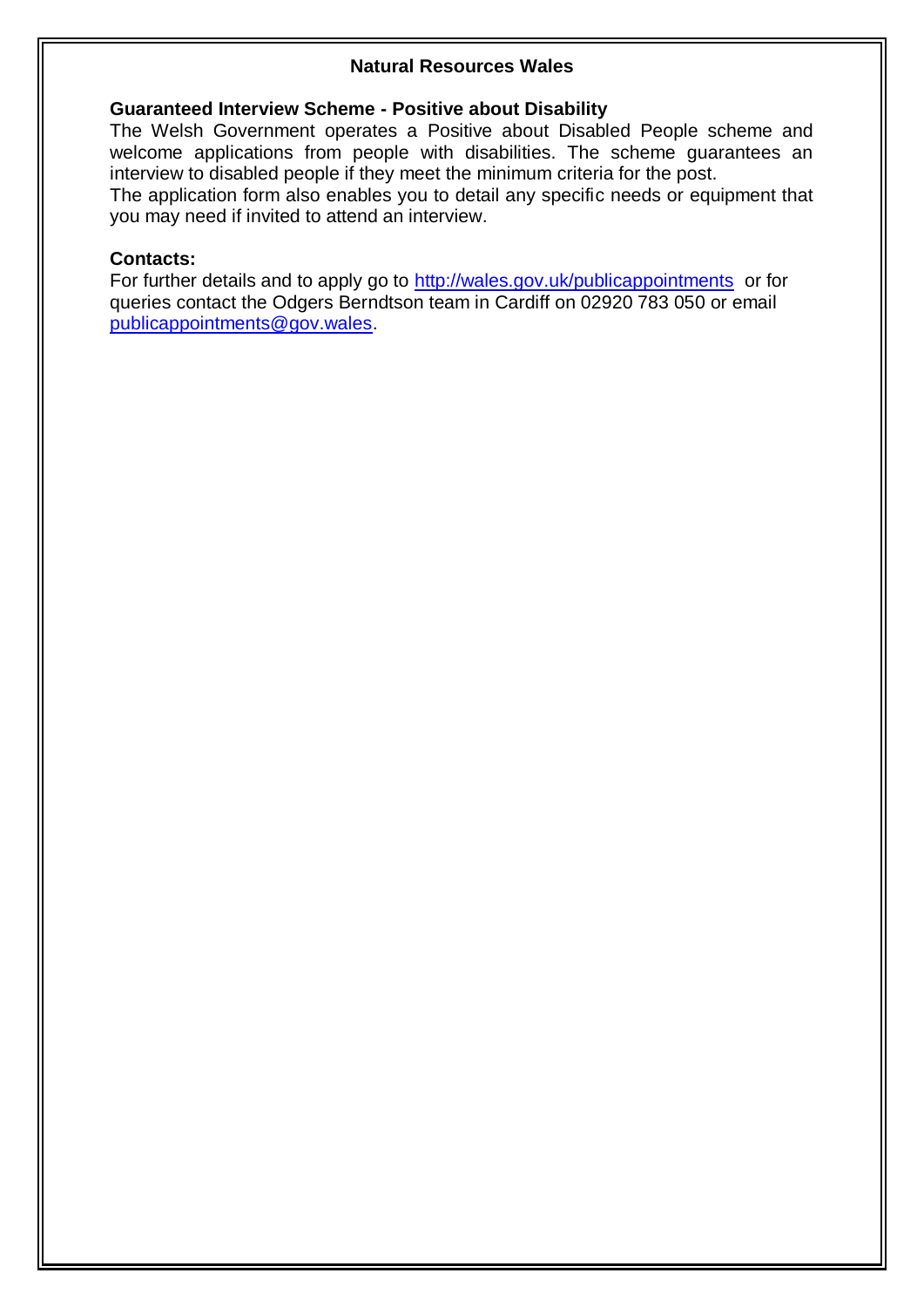### **Annex A**

## **Appointment of Board Members for Natural Resources Wales**

We are looking for five new Board members for Natural Resources Wales (NRW)

### **The role of the Board**

The Board of NRW is appointed by Welsh Government Ministers and is responsible for ensuring that the environment and natural resources of Wales are sustainably maintained; sustainably enhanced and sustainably used. It is responsible for developing, approving and monitoring the long-term strategy for NRW in order to meet its statutory duties.

### **Person specification**

All candidates need to demonstrate the following skills and behaviours:

- Respect for and understanding of the principles of accountability and good governance
- Self and organisational awareness
- Judgement in complex decision-making
- Strategic thinking
- Active listening, open mindedness and independent thinking
- Initiative and insight, logic and creativity
- Experience in advising from own experience base, but comfortable and confident engaging in discussion on a broad range of issues
- A demonstrable commitment to the principles of equality and diversity
- A history of forming strong and collaborative relationships with individuals and organisations
- Strong corporate behaviours and advocacy skills

#### **Role specifications**

In addition, we are looking for people with the following skills at a senior level:

- Finance/commercial
- Science
- Communications/marketing/customer service
- Environmental conservation/biodiversity
- Landscape management

#### **Welsh Language**

Welsh language skills are essential for two of the posts and desirable for three of the posts.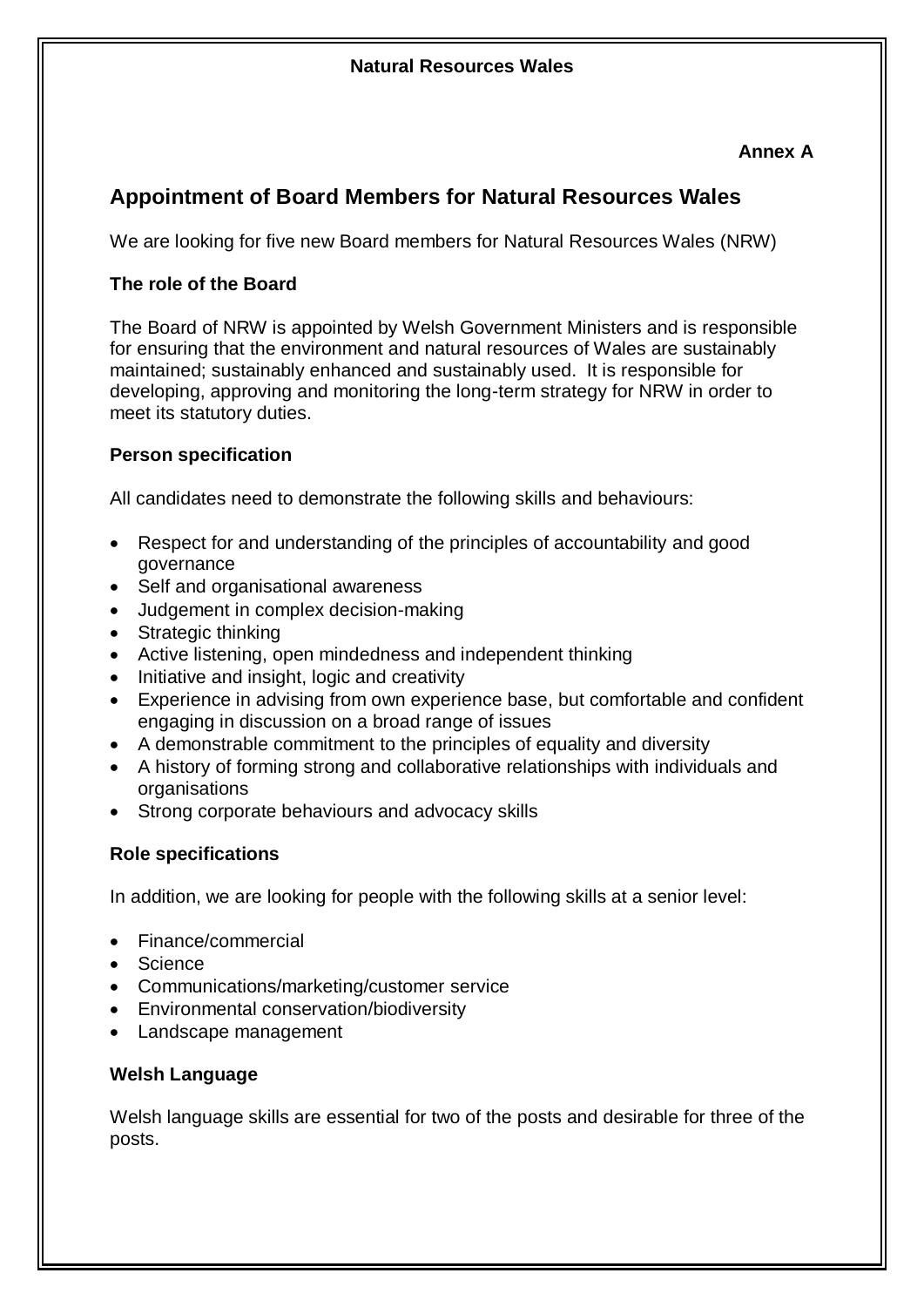#### **Key facts about the post**

Time commitment: 36 days per year

Location: Locations all over Wales Tenure of office: Initial appointment of 2 or 4 years Remuneration: £350 per day plus reasonable expenses

#### **Eligibility**

A person shall be disqualified from appointment if he/she:

- a) Has within the preceding 5 years been convicted in the UK, Channel Islands or the Isle of Man of any offence and has received a sentence of imprisonment (whether suspended or not) for a period of not less than three months without the option of a fine;
- b) Is the subject of a bankruptcy restrictions order or an interim order or has made a composition or arrangement with creditors;
	- i. persons who have had an earlier term of appointment with a health service body terminated on the grounds that it was not conducive to the interests or good management of the body that the person should continue to hold office
	- ii. that the person failed to attend a meeting of the body on three consecutive occasions
	- iii. that the person failed to declare a pecuniary interest or withdraw from consideration of a matter in respect of which the person had a pecuniary interest
	- iv. of misconduct or failure to carry out the person's duties
	- v. anyone who is under a disqualification order under the Company Directors Disqualification Act 1986;
- c) Is an employee of Natural Resources Wales

Any other information that may materially affect your application for appointment should be declared in the application form under the Conflict of Interests section. Applicants should be persons who conduct themselves at all times in a manner which will maintain public confidence.

Applicants should also note that being a member of the Body is a disqualifying post for membership of the National Assembly for Wales under the National Assembly for Wales (Disqualification) order 2015. <http://www.legislation.gov.uk/uksi/2015/1536/contents/made>

#### **Conflict of Interests**

You will be asked to declare any private interests which may, or may be perceived to, conflict with the role and responsibilities as a member of Natural Resources Wales, including any business interests and positions of authority outside of the role in Natural Resources Wales.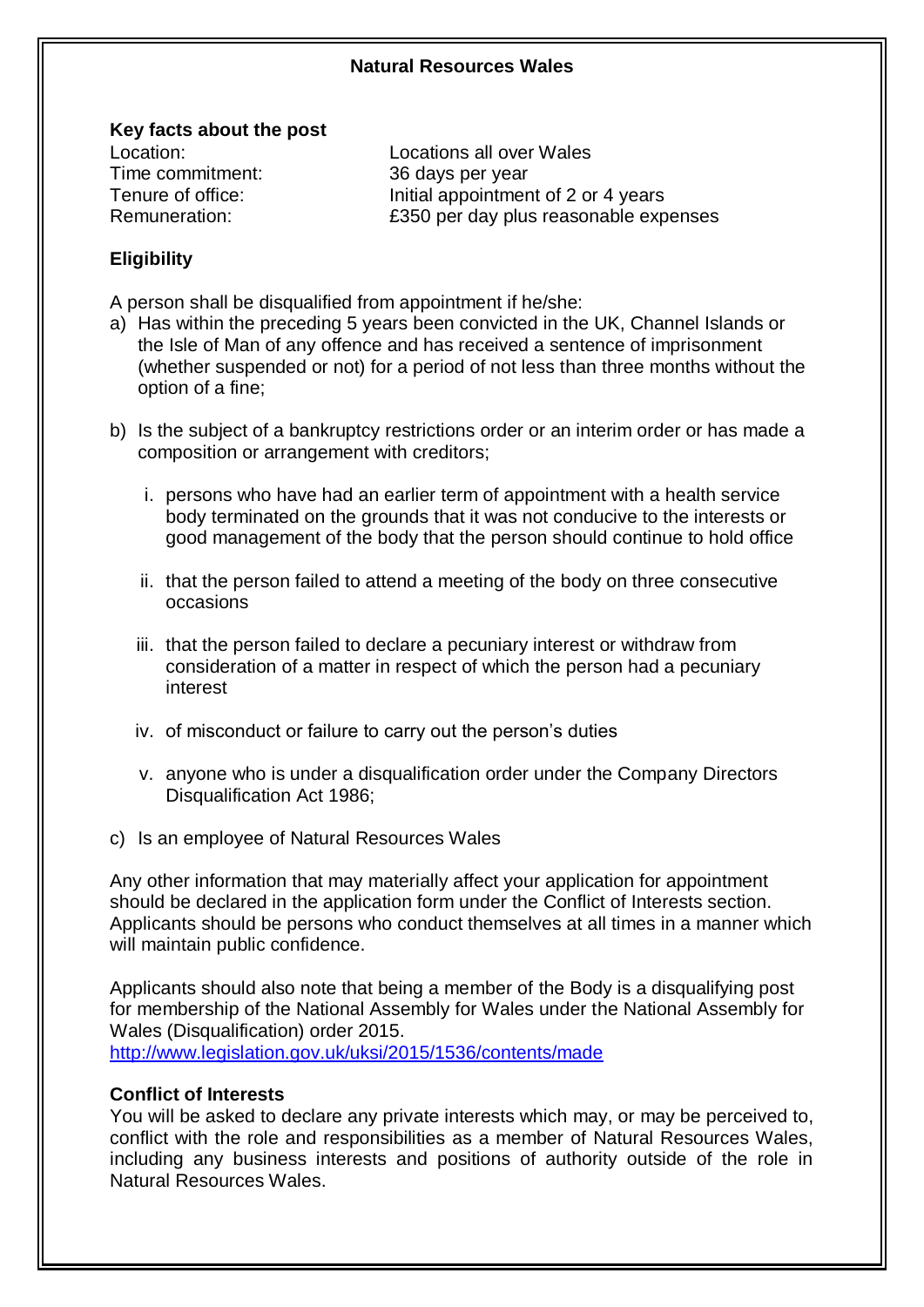Any conflicts of interest will be explored at interview. If appointed, you will also be required to declare these interests on a register which is available to the public.

#### **Standards in public life**

You will be expected to demonstrate high standards of corporate and personal conduct. All successful candidates will be asked to subscribe to the Code of Conduct for Board Members of Public Bodies; you can access this document at:

[http://www.bl.uk/aboutus/governance/blboard/Board%20Code%20of%20Practice%2](http://www.bl.uk/aboutus/governance/blboard/Board%20Code%20of%20Practice%202011.pdf) [02011.pdf](http://www.bl.uk/aboutus/governance/blboard/Board%20Code%20of%20Practice%202011.pdf)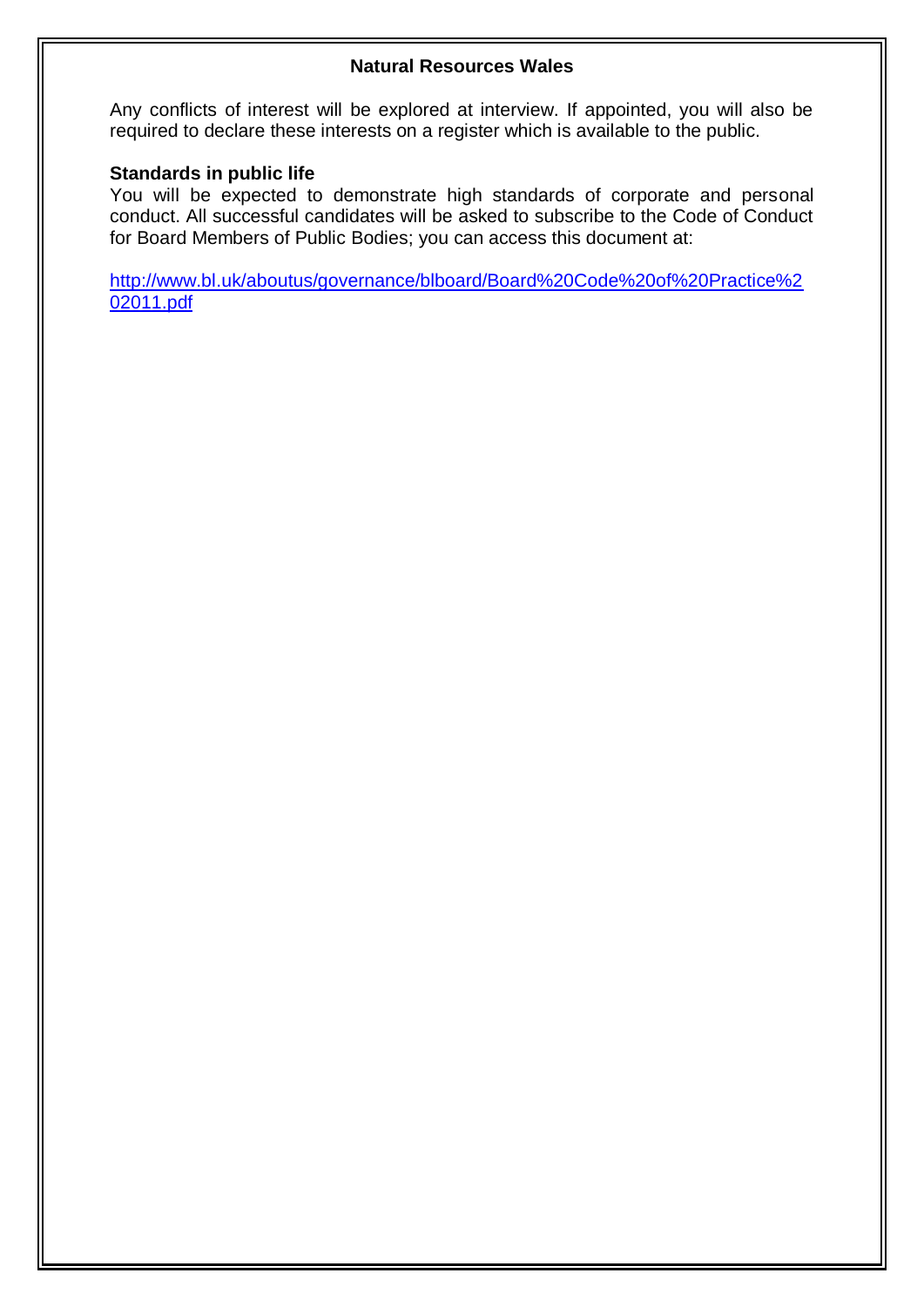## **The Role and Responsibilities of Natural Resources Wales**

## **Background**

The natural resources we have in Wales – our trees, seas, hills, fields, water and wildlife - are vital for our future. Without them we would have no clean air to breathe or water to drink. They are a major driver in our economy and help sustain the health and wellbeing of our people and attract visitors to Wales.

These resources face increasing demands – from environmental factors such as climate change, and from social and economic factors. It is therefore essential that we ensure that our environmental resources are managed in the best way possible, to ensure value for money and achieve the best outcomes. This needs to done in ways which are sustainable, so that Wales' natural assets are not squandered and are maintained for future generations.

Natural Resources Wales (NRW) is the first organisation in the world that brings together many of the tools needed to ensure that the natural resources of Wales are sustainably maintained, sustainably enhanced and sustainably used, now and in the future. NRW was established on 1 April 2013 when the responsibilities, assets and staff from Countryside Council for Wales, Environment Agency Wales and the Forestry Commission Wales were brought together as Natural Resources Wales becoming Wales' 'largest Welsh Government Sponsored Body.

Alongside a wide range of operational and regulatory responsibilities, NRW is the principal adviser to Welsh Government about natural resources.

Natural Resources Wales as a Welsh Government Sponsored Body, is accountable to the Welsh Ministers through the Sponsorship Ministers (currently the Cabinet Secretary for Energy, Planning and Rural Affairs and the Minister for Environment) and subject to scrutiny by the relevant Assembly Committees. The Board has accountability for ensuring NRW exercises its legislative functions appropriately and effectively. It is also responsible to Welsh Ministers for the ways in which it delivers against the annual remit letter.

## **The NRW Board**

The Board consists of a Chair and eleven members, one of whom is the Chief Executive. It provides effective leadership, defining and developing strategic direction and setting challenging objectives. The Board also promotes high standards of public finance upholding the principles of regularity, propriety and value for money. It ensures that NRW's activities are conducted efficiently and effectively, monitoring NRW's performance to ensure that it fully meets its statutory duties, aims, objectives and performance targets.

The Board, collectively and individually, adhere to the Nolan seven principles of public life. They are:

- $\bullet$  Integrity;
- Selflessness;
- Objectivity;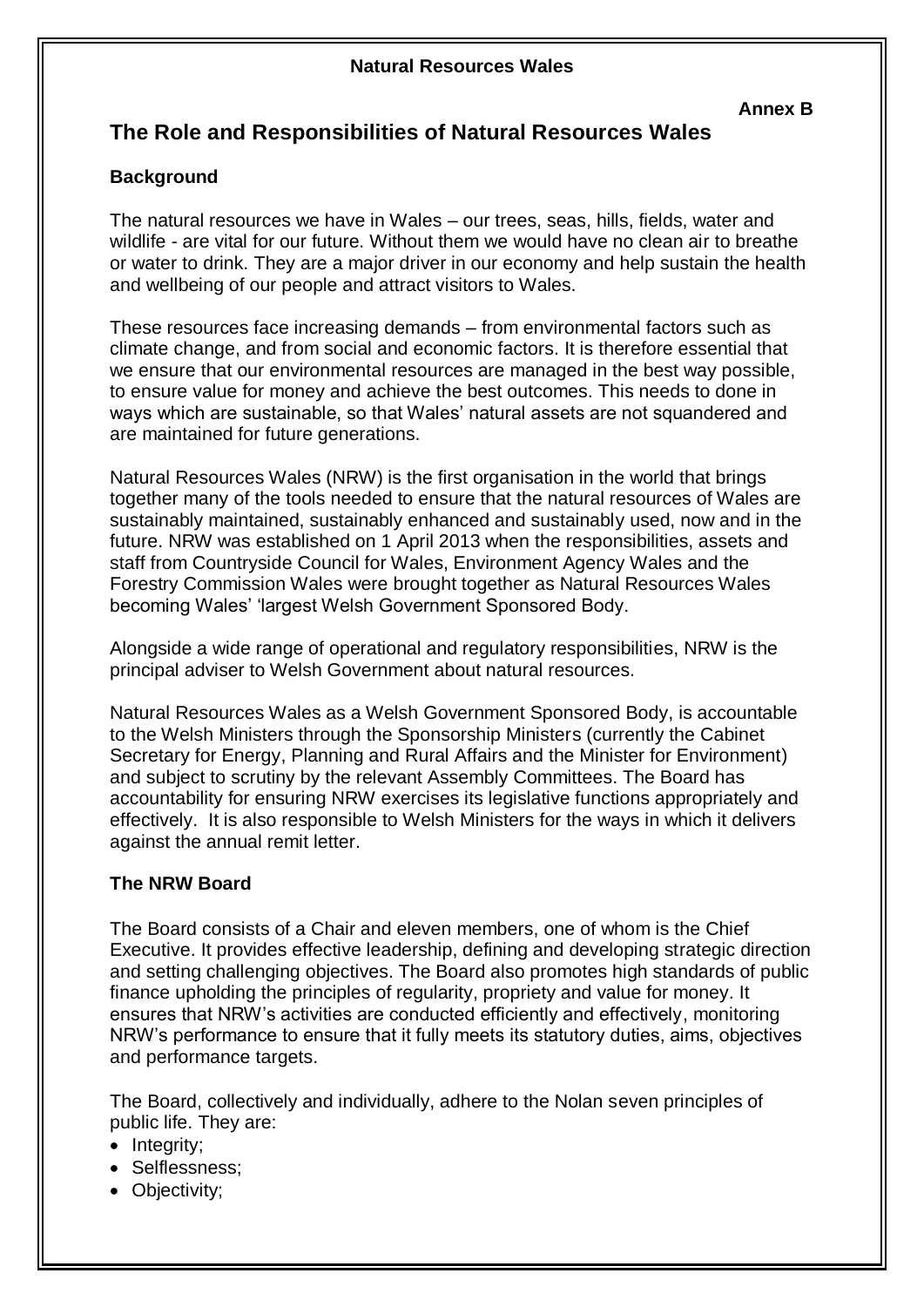- Accountability;
- Openness;
- Honesty; and
- Leadership.

In addition to the Nolan principles, the Board will also need to ensure that the organisation meets the requirements of The Well-being of Future Generations (Wales) Act 2015. The Act puts in place a well-being duty, which is to improve the economic, social, environmental and cultural well-being of Wales.

The key elements of this include:

- Ensuring that the organisation is setting well-being objectives, to contribute to all of the seven well-being goals included in the Act, and taking steps (including through allocating resources) to meet these objectives;
- Ensuring that the organisation is taking account of the Sustainable Development Principle through making decisions for the long term, considering preventative approaches, considering integrated approaches, collaborating with other organisations and involving key stakeholders.

Collectively, the Board should possess a blend of skills which meet NRW's current business needs and future goals. Ideally, Board members are pragmatic, strategic, tough-minded, able to offer critical review, and adept at giving direct guidance and feedback, as well as support when required. They speak their minds and question rather than accept; with the courage to ask difficult questions in a constructive way but with the awareness that NRW is a large and complex organisation that needs to be led day-to-day by the Executive. Therefore Board members must be interested in making a meaningful contribution to organisational development and be able to deal with the pressure of operating in the public eye.

The Board should operate as a team and once decisions are made, individual members must behave collegiately and support the decisions of the Board as a whole and the Executive as they implement the Board's direction, whatever the challenges.

Becoming a member of the Board of NRW offers you the chance to work with, and on behalf of, people who are passionate about the natural resources of Wales and are constantly seeking improvement to create a high performing organisation that fulfils its ambitious purpose. Essentially, we are looking for people with ambition, energy and ideas and who can commit to attend six Board meetings a year. Board members will also be expected to be members of statutory subcommittees which meet 4 - 6 times a year. The meetings will be held in public in different locations around Wales, some of which may require an overnight stay. Other Board meetings enable the Board to develop as a team and to discuss issues at a development stage with the Executive will also be held throughout the year, although these will be arranged to minimise the travel implications for the Board as a whole.